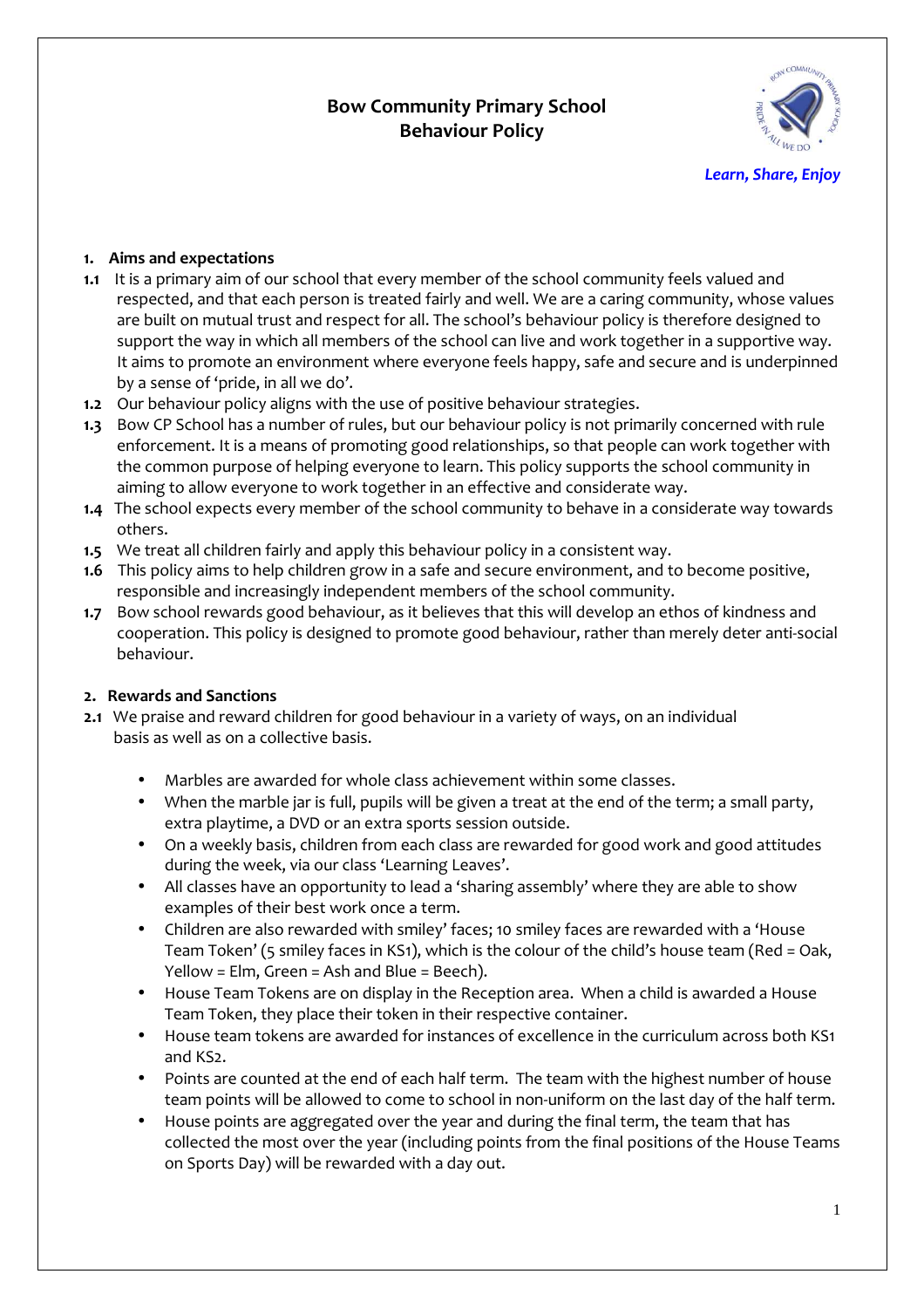- Children whose team are not the winning team, will be able to come to school in non-uniform on the day when the winning team has their visit.
- **2.2** The school acknowledges all the efforts and achievements of children; achievements are acknowledged in a whole school assembly.
- **2.3** The school employs a number of sanctions to enforce the school rules, and to ensure a safe and positive learning environment. We employ each sanction appropriately to each individual situation, dependent upon the age of the pupil and the severity of their actions. Physical and verbal abuse will not be tolerated.
	- We expect children to listen carefully to instructions in lessons. If they do not do so, we ask them either to move to a place nearer the teacher, or to sit on their own.
	- We expect children to try their best in all activities. If they do not do so, we may ask them to redo a task.
	- Teachers use a system to record a child's initials on the board, to remind children of their behaviour. In KS1 they use a red and amber traffic light system, with amber being used first and then progressing to a red card if a child's behaviour has not improved.
	- If their misbehaviour continues, they will progress to amber (a yellow card) and be given time out of the classroom, if the misbehaviour continues to be poor they move to red and are sent to the Headteacher.
	- The safety of the children is paramount in all situations. If a child's behaviour endangers the safety of others, the class teacher stops the activity and prevents the child from taking part for the rest of that session.
	- If a child threatens, hurts or bullies another child, the class teacher records the incident on our Child Protection Online Monitoring System (CPOMS) – which is an electronic record keeping system - and the child is sanctioned. If a child repeatedly acts in a way that disrupts or upsets others, the school contacts the child's parents and seeks an appointment in order to discuss the situation, with a view to improving the behaviour of the child. A behaviour target booklet may be introduced at this time to help the child and ensure close contact between home and school. If this continues to happen, the child will be excluded from school.
	- If a child repeatedly uses bad language they will be removed from class. If this pattern of behaviour continues, they will be sent home.
	- If a child is physically aggressive towards a member of staff, this will result in the child being excluded.
	- If a child is verbally aggressive towards a member of staff, this may result in the child being excluded.
	- In very rare instances, a child may go straight to the Headteacher, who will deal with the situation.
	- On rare occasions, a child may abscond from school or run away. In these instances, we will NOT chase the child. In the first instance, will try to contact the parent to inform them of this. If they are not contactable, we will contact the police, informing them that a child has left the premises. We will pass on the child's name, date of birth, and contact details.
- **2.4** The class teacher discusses the school rules with each class. In addition to the school rules, each class also has its own classroom code, which is agreed by the children and displayed on the wall of the classroom. In this way, every child in the school knows the standard of behaviour that we expect in our school. If there are incidents of anti-social behaviour, the class teacher discusses these with the whole class during circle time.
- **2.5** The school does not tolerate bullying of any kind. If we discover that an act of bullying or intimidation has taken place, we act immediately to stop any further occurrences of such behaviour. While it is very difficult to eradicate bullying, we do everything in our power to ensure that all children attend school free from fear.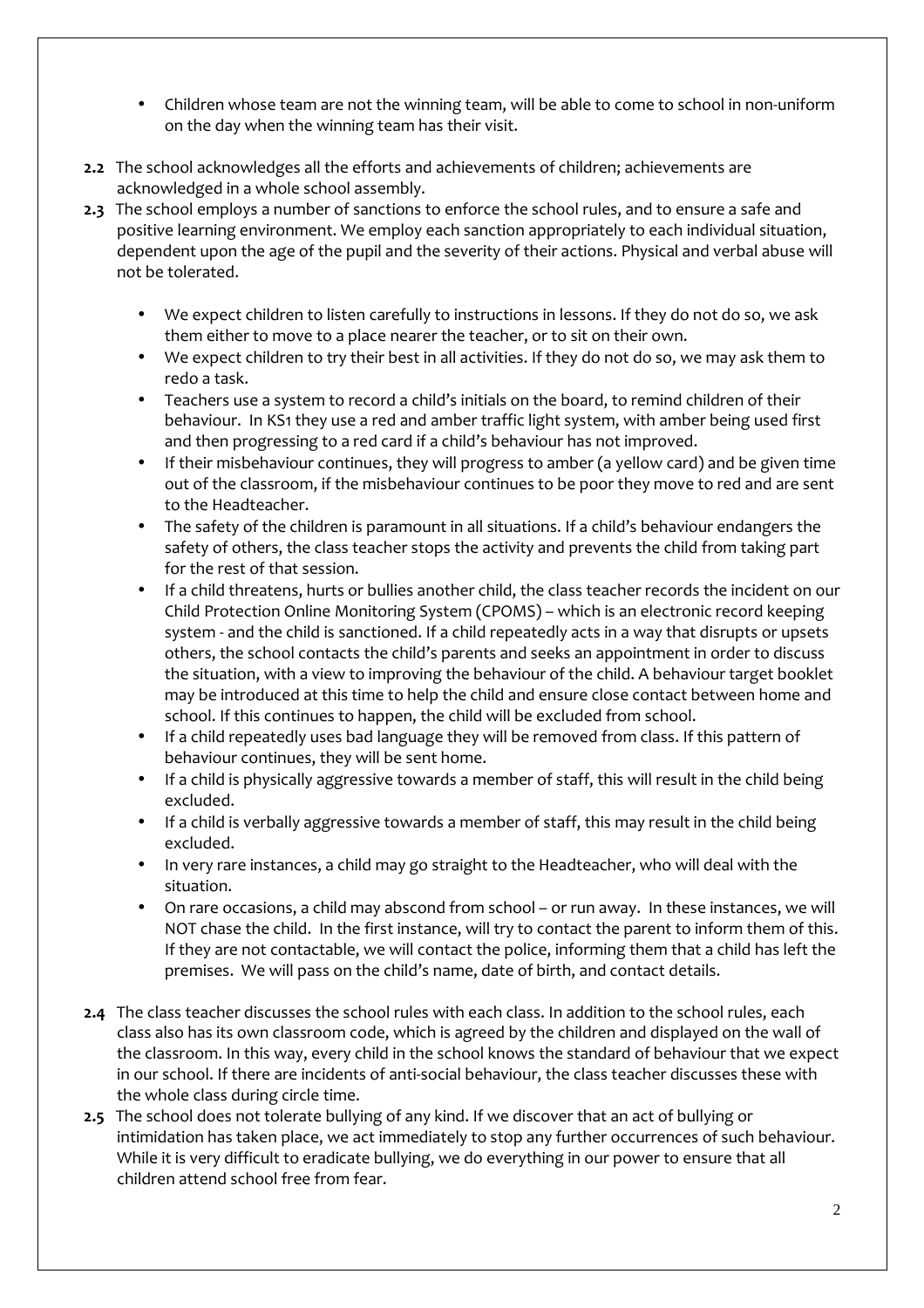**2.6** Teachers in our school do not hit, push or slap children. Staff only intervene physically to restrain children or to prevent injury to a child, or if a child is in danger of hurting him/herself. The actions that we take are in line with government guidelines on the restraint of children.

## **3. The role of the class teacher**

- **3.1** It is the responsibility of class teachers to ensure that the school rules are enforced in their classes, and that their classes behave in a responsible manner during lesson time.
- **3.2** The class teachers in our school have high expectations of the children with regard to behaviour, and they strive to ensure that all children work to the best of their ability and have a sense of pride in all they do.
- **3.3** The class teacher treats each child fairly and enforces the classroom code consistently. The teachers treat all children in their classes with respect and understanding.
- **3.4** If a child misbehaves in class, the class teacher will record such incidents electronically, on CPOMS. In the first instance, the class teacher deals with incidents him/herself in the normal manner. However, if misbehaviour continues, the class teacher seeks help and advice from the Headteacher.
- **3.5** The class teacher liaises with external agencies, as necessary, to support and guide the progress of each child. The class teacher may, for example, discuss the needs of a child with the SENCO / Headteacher, who may in turn seek advice from the education social worker, the behaviour support service or the Educational Psychologist.
- **3.6** The class teacher reports to parents about the progress of each child in their class, in line with the whole-school policy. The class teacher may also contact a parent if there are concerns about the behaviour or welfare of a child.

## **4. The role of the Headteacher**

- **4.1** It is the responsibility of the Headteacher, to implement the school behaviour policy consistently throughout the school, and to report to governors, when requested, on the effectiveness of the policy. It is also the responsibility of the Headteacher to ensure the health, safety and welfare of all children in the school.
- **4.2** The Headteacher supports the staff by implementing the policy, by setting the standards of behaviour, and by supporting staff in their implementation of the policy.
- **4.3** All members of staff record serious incidents on CPOMS. The 4 designated safeguarding officers oversee these events and ultimately, the senior designated safeguarding officer, the Headteacher.
- **4.4** The Headteacher has the responsibility for giving fixed-term exclusions to individual children for serious acts of misbehaviour. For repeated or very serious acts of anti-social behaviour, the Headteacher may permanently exclude a child. These actions are taken only after the school governors have been notified.

## **5. The role of parents**

- **5.1** The school collaborates actively with parents, so that children receive consistent messages about how to behave at home and at school.
- **5.2** We explain the school rules in the Home/School agreement, and we expect parents to read them and support them.
- **5.3** We expect parents to support their child's learning, and to cooperate with the school, as set out in the home-school agreement. We try to build a supportive dialogue between the home and the school, and we inform parents immediately if we have concerns about their child's welfare or behaviour.
- **5.4** If the school has to use reasonable sanctions to discipline a child, we expect parents to support the actions of the school. If parents have any concerns about the way that their child has been treated, they should initially contact the class teacher, before contacting the Headteacher. If the concern remains, they should contact the school governors. If these discussions cannot resolve the problem, a formal grievance or appeal process can be implemented.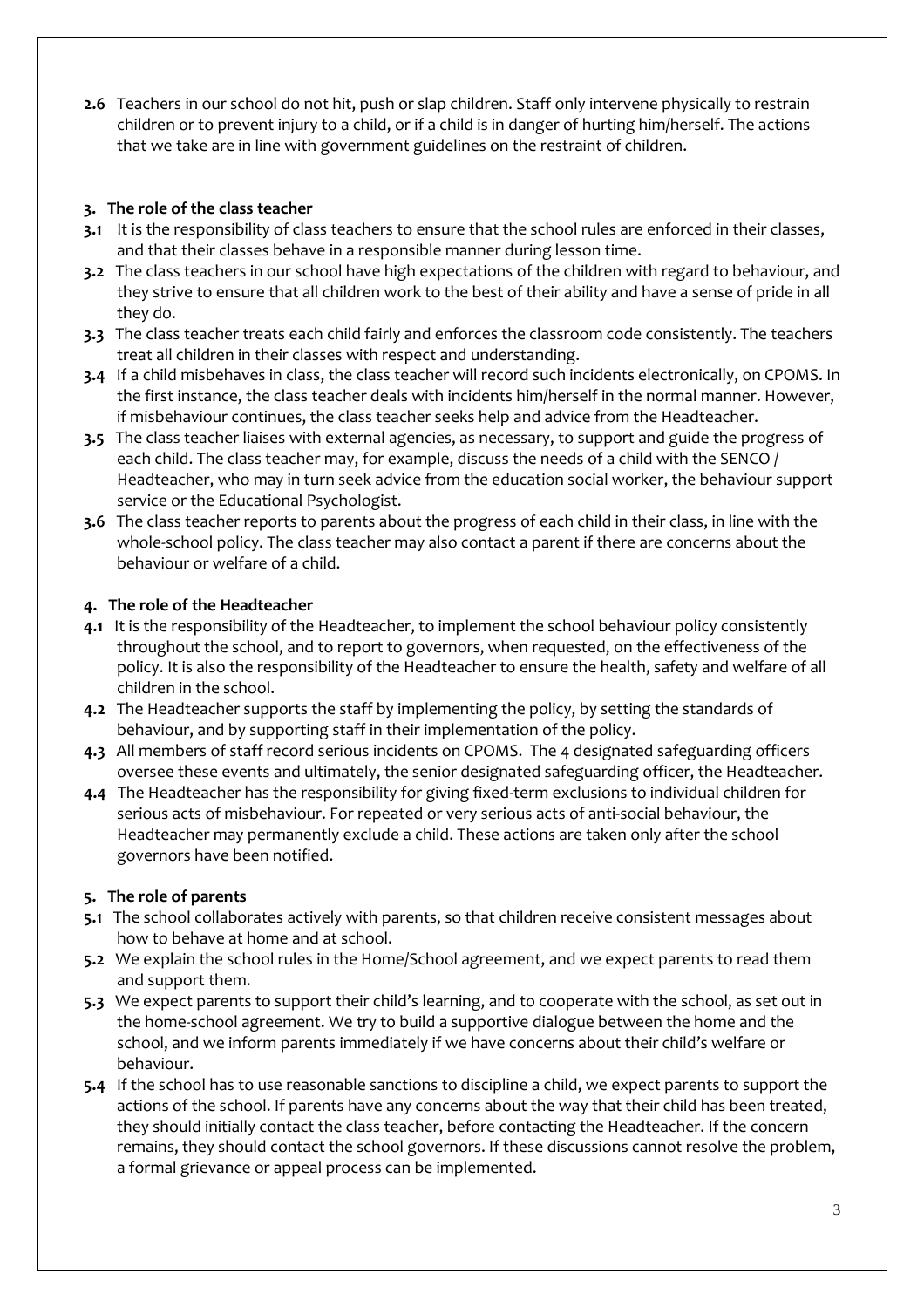## **6. The role of governors**

- **6.1** The governing body has the responsibility of setting down these general guidelines on standards of discipline and behaviour, and of reviewing their effectiveness. The governors support the Headteacher in adhering to these guidelines.
- **6.2** The Headteacher has the day-to-day authority to implement the school's policy on behaviour and discipline, but governors may give advice to the Headteacher about particular disciplinary issues. The Headteacher must take this into account when making decisions about matters of behaviour.

#### **7. Fixed-term and permanent exclusions**

**7.1** We do not wish to exclude any child from school, but sometimes this may be necessary. The school has therefore adopted the Exclusion from maintained schools, Academies and pupil referral units: A guide for those with legal responsibilities in relation to exclusion (DfES, June 2012, Updated February 2015). We refer to this guidance in any decision to exclude a child from school. The relevant Internet address is:

## **www.gov.uk/government/uploads/system/uploads/attachment\_data/file/269681/Exclusion\_from\_maint ained\_schools\_\_academies\_and\_pupil\_referral\_units.pdf**

- **7.2** Only the Headteacher (or the acting Headteacher) has the power to exclude a child from school. The Headteacher may exclude a child for one or more fixed periods, for up to 45 days in any one school year.
- **7.3** In extreme and exceptional circumstances the Headteacher may exclude a child permanently. It is also possible for the Headteacher to convert a fixed-term exclusion into a permanent exclusion, if the circumstances warrant this and additional information that would support this decision is available.
- **7.3** If the Headteacher excludes a child, s/he informs the parents by the end of the school day in writing, giving reasons for the exclusion. This could be via text, email or by letter. At the same time, the Headteacher makes it clear to the parents that they can, if they wish, appeal against the decision to the governing body. The school informs the parents how to make any such appeal.
- **7.4** The Headteacher informs the LEA and the governing body about any permanent exclusion, and about any fixed-term exclusions beyond five days in any one term.
- **7.5** The governing body itself cannot either exclude a child or extend the exclusion period made by the Headteacher.
- **7.6** The governing body has a discipline committee, which is made up of between three and five members. This committee considers any exclusion appeals on behalf of the governors.
- **7.7** When an appeals panel meets to consider an exclusion, they consider the circumstances in which the child was excluded, consider any representation by parents and the LEA, and consider whether the child should be reinstated.
- **7.8** If the governors' appeals panel decides that a child should be reinstated, the Headteacher must comply with this ruling.

#### **8 Drug, alcohol and weapon-related incidents**

- **8.1** It is the policy of this school that no child should bring any drug, legal or illegal, or weapon to school. If a child will need prescribed medication during the school day the parent or guardian should notify the school and ask permission for the medication to be brought. This should be taken directly to the school office for safekeeping. Parents must complete a form regarding the administration of medication. Medication needed by a child while in school must be taken under the supervision of a teacher or other adult worker and must be signed for to acknowledge its administration. The administration of prescribed drugs is at the discretion of the school
- **8.2** The school will take very seriously misuse of any substances such as glue, other solvents, or alcohol. The parents or guardians of any child involved will always be notified. Any child who deliberately brings substances into school for the purpose of misuse will be punished by a fixed-term exclusion. If